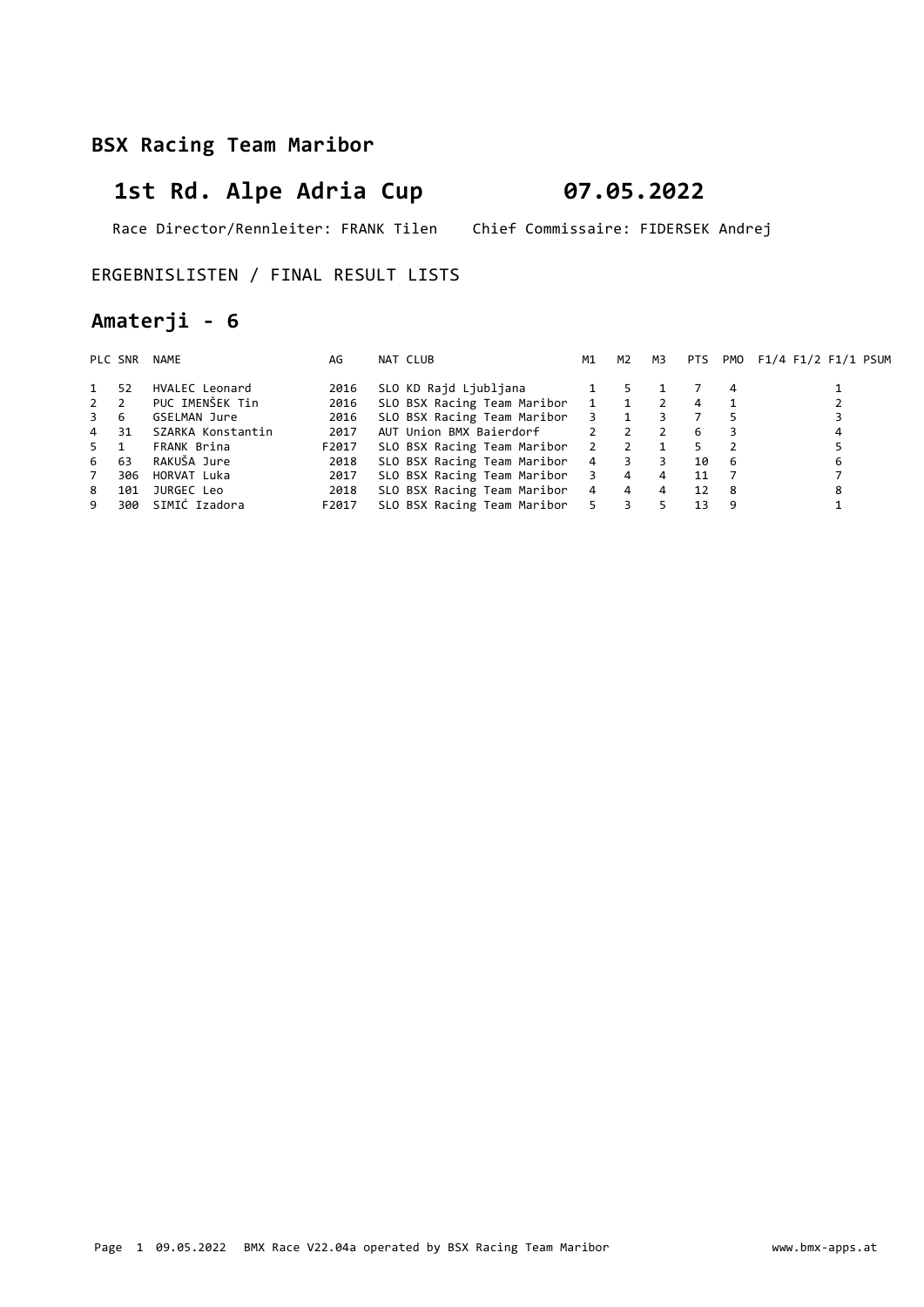# 1st Rd. Alpe Adria Cup 07.05.2022

Race Director/Rennleiter: FRANK Tilen Chief Commissaire: FIDERSEK Andrej

#### ERGEBNISLISTEN / FINAL RESULT LISTS

### Amaterji 7 - 9

|       | PLC SNR        | NAME                  | AG    | NAT CLUB                |                             | M1             | M2             | M3             | <b>PTS</b>     | PMO | F1/4 F1/2 F1/1 PSUM |                |  |
|-------|----------------|-----------------------|-------|-------------------------|-----------------------------|----------------|----------------|----------------|----------------|-----|---------------------|----------------|--|
| 1     | 100            | SIMIĆ Leonard         | 2013  |                         | SLO BSX Racing Team Maribor | 1              | 1              |                | 3              | 2   |                     |                |  |
| 2     | 133            | <b>CURK Lukas</b>     | 2013  | SLO KK Črn Trn          |                             |                |                |                |                | 4   |                     | 2              |  |
| 3     | 44             | ADAM Tin              | 2013  |                         | SLO BSX Racing Team Maribor |                |                |                | 3              | 1   |                     | 3              |  |
| 4     | S5             | ČEBRON Enej           | 2013  | SLO KK Črn Trn          |                             |                |                | $\overline{3}$ | 8              | 9   |                     | 4              |  |
| 5     | 20             | PREK Mark             | 2013  | SLO KK CrnTrn           |                             |                | $\overline{2}$ | $\mathbf{1}$   | 4              | 3   | 2                   | 5              |  |
| 6     | 393            | LAH Valentino         | 2015  |                         | SLO BSX Racing Team Maribor | 3              | 4              | 3              | 10             | 12  | 4                   | 6              |  |
| 7     | 50             | SCHWARZ Leo           | 2013  | AUT Team-Sport-Mühlen   |                             | 1              | 4              | $\overline{2}$ | $\overline{7}$ | 7   | 4                   | $\overline{7}$ |  |
| 8     | 222            | FIŠER Vid             | 2014  |                         | SLO BSX Racing Team Maribor | $\overline{2}$ |                | $\overline{2}$ | 6              | 6   |                     | 8              |  |
| 9     | S9             | VERBNIK Brina         | F2013 | SLO KD Rajd Ljubljana   |                             | 5.             | $\overline{2}$ | $\overline{2}$ | 9              | 11  | 6                   | $\mathbf{1}$   |  |
| 10    | 75             | VAŠL Dian             | 2014  | SLO KD Rajd Ljubljana   |                             | $\overline{2}$ | $\overline{2}$ | $\overline{4}$ | 8              | 10  | 5                   | $\overline{2}$ |  |
| 11    | 199            | RENAR Tai             | 2015  | SLO KK Črn Trn          |                             | $\overline{3}$ | $\overline{5}$ | 3              | 11             | 13  | 6                   | 3              |  |
| 12    | 31             | KOCSIS Kata           | F2014 | HUN Genscapáti KSE BMX  |                             | 5              | $\overline{4}$ | 4              | 13             | 16  | 8                   | 4              |  |
| М     | 34             | BERGER Lilly          | F2012 | AUT Union BMX Baierdorf |                             | 4              | 6              | 4              | 14             | 17  |                     |                |  |
| M     | 10             | POGOREVC Lukas        | 2015  |                         | SLO BSX Racing Team Maribor | 4              |                | 5              | 14             | 18  |                     |                |  |
| М     | 777            | JURGEC Nik            | 2015  |                         | SLO BSX Racing Team Maribor | 5              | $\overline{3}$ | 6              | 14             | 19  |                     |                |  |
| M     | A44            | SCHWARZ Greta         | F2014 | AUT Team-Sport-Mühlen   |                             | 5              |                | 5              | 15             | 20  |                     |                |  |
| M     | 803            | CURKIĆ Denis          | 2015  |                         | SLO BSX Racing Team Maribor | 6              | 6              | 5              | 17             | 21  |                     |                |  |
| M     | 182            | MLINAREVIĆ Lovro      | 2015  | SLO KK Črn Trn          |                             | 6              |                | 6              | 17             | 22  |                     |                |  |
| М     | 400            | SIMIĆ Tinkara         | F2014 |                         | SLO BSX Racing Team Maribor | 6              | 6              | 6              | 18             | 23  |                     |                |  |
| DNS 5 |                | GSELMAN Filip         | 2015  |                         | SLO BSX Racing Team Maribor | 2              |                | 3              | 8              | 8   |                     | <b>DNS</b>     |  |
|       | <b>DNS 888</b> | HORVAT Anže           | 2014  |                         | SLO BSX Racing Team Maribor | $\overline{4}$ | $\overline{3}$ | 5 <sup>5</sup> | 12             | 15  | 8                   | <b>DNS</b>     |  |
| DNS 9 |                | KOŠIČ Lovro           | 2015  |                         | SLO BSX Racing Team Maribor | $\overline{3}$ | $\mathbf 1$    | $\overline{2}$ | 6              | 5   | 5                   | <b>DNS</b>     |  |
|       | DNS 999        | LUKAČ Izak Aleksander | 2014  |                         | SLO BSX Racing Team Maribor | 4              | 4              | 4              | 12             | 14  |                     | <b>DNS</b>     |  |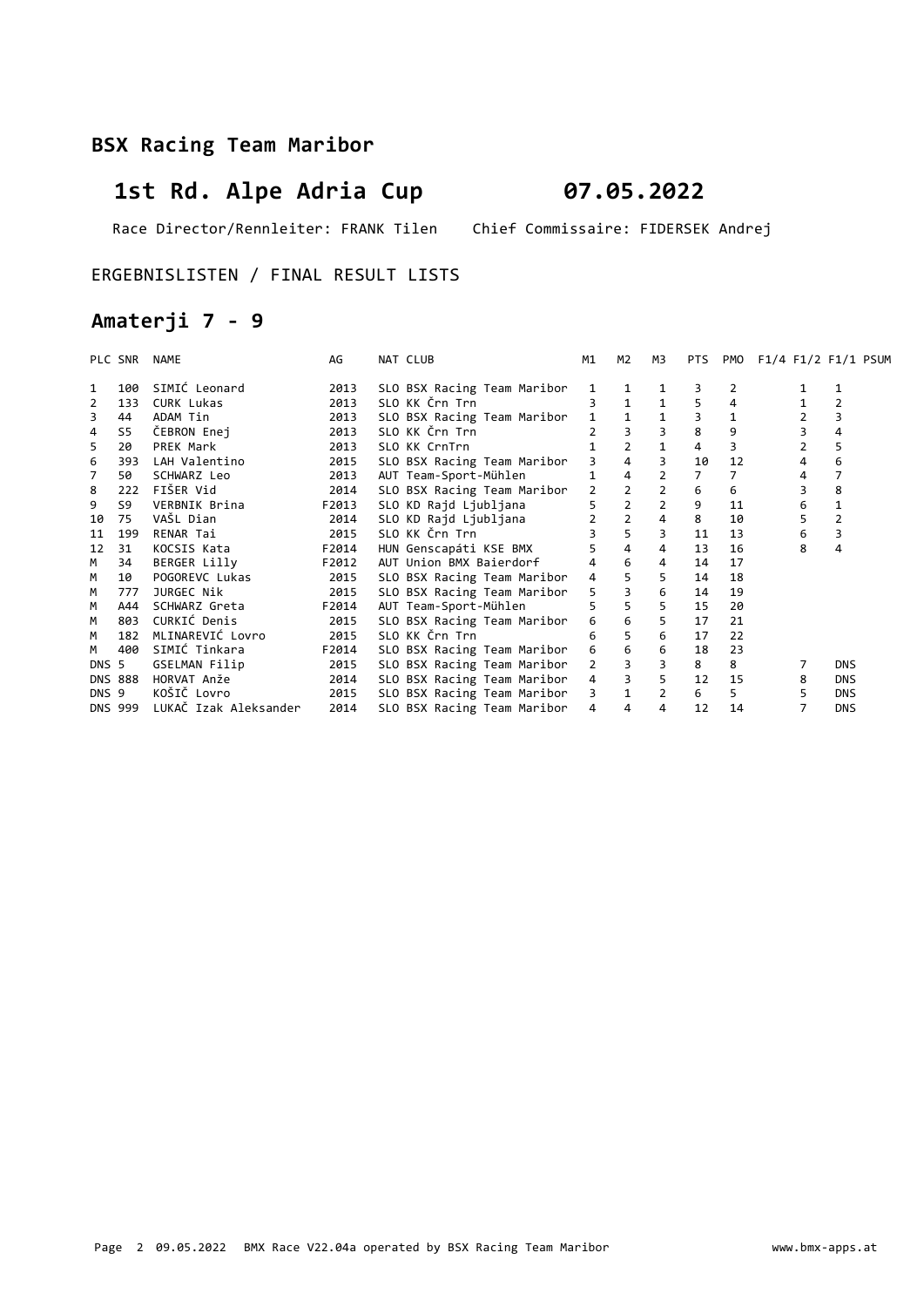# 1st Rd. Alpe Adria Cup 07.05.2022

Race Director/Rennleiter: FRANK Tilen Chief Commissaire: FIDERSEK Andrej

#### ERGEBNISLISTEN / FINAL RESULT LISTS

### Amaterji 10 - 12

|                | PLC SNR | NAME              | AG    | NAT CLUB                    | M1                      | M2             | M3           | <b>PTS</b> |    | PMO F1/4 F1/2 F1/1 PSUM |
|----------------|---------|-------------------|-------|-----------------------------|-------------------------|----------------|--------------|------------|----|-------------------------|
|                | 19      | KOGLER Žan        | 2010  | SLO BSX Racing Team Maribor | 1                       |                |              |            |    |                         |
| $\overline{2}$ | 20      | STUPAN Val        | 2012  | SLO BSX Racing Team Maribor | $\overline{\mathbf{2}}$ | $\overline{2}$ | $\mathbf{1}$ | 5.         |    |                         |
| 3 71           |         | VAŠL Domen        | 2012  | SLO KD Rajd Ljubljana       | 1                       | 2              | 2            | 5.         |    |                         |
| $\overline{4}$ | 99      | STRMČNIK Tai      | 2010  | SLO BSX Racing Team Maribor | $3^{\circ}$             | $\overline{3}$ | 5.           | 11         | 6  |                         |
| 5              | 76      | KUHAR Gaber       | 2011  | SLO KD Rajd Ljubljana       |                         |                | 4            | 8          |    |                         |
| 6              | 529     | GREGORIČ Aljaž    | 2010  | SLO KK Črn Trn              | $\overline{2}$          | 3              |              |            | 4  | 6                       |
| 7              | 26      | HEINRIH Ana       | F2010 | SLO BSX Racing Team Maribor | 4                       | 5              |              | 12         |    |                         |
| 8              | 43      | VERBNIK Mark      | 2011  | SLO KD Rajd Ljubljana       | $\overline{4}$          | $\overline{4}$ | 4            | 12         | -8 | 8                       |
| 9              | 88      | GAINANOV Grigorii | 2012  | SLO BSX Racing Team Maribor | 5                       | $\overline{4}$ | 5.           | 14         | 10 |                         |
| 10 33          |         | VANER Vita        | F2010 | SLO BSX Racing Team Maribor | 5.                      | 5              |              | 13         | 9  |                         |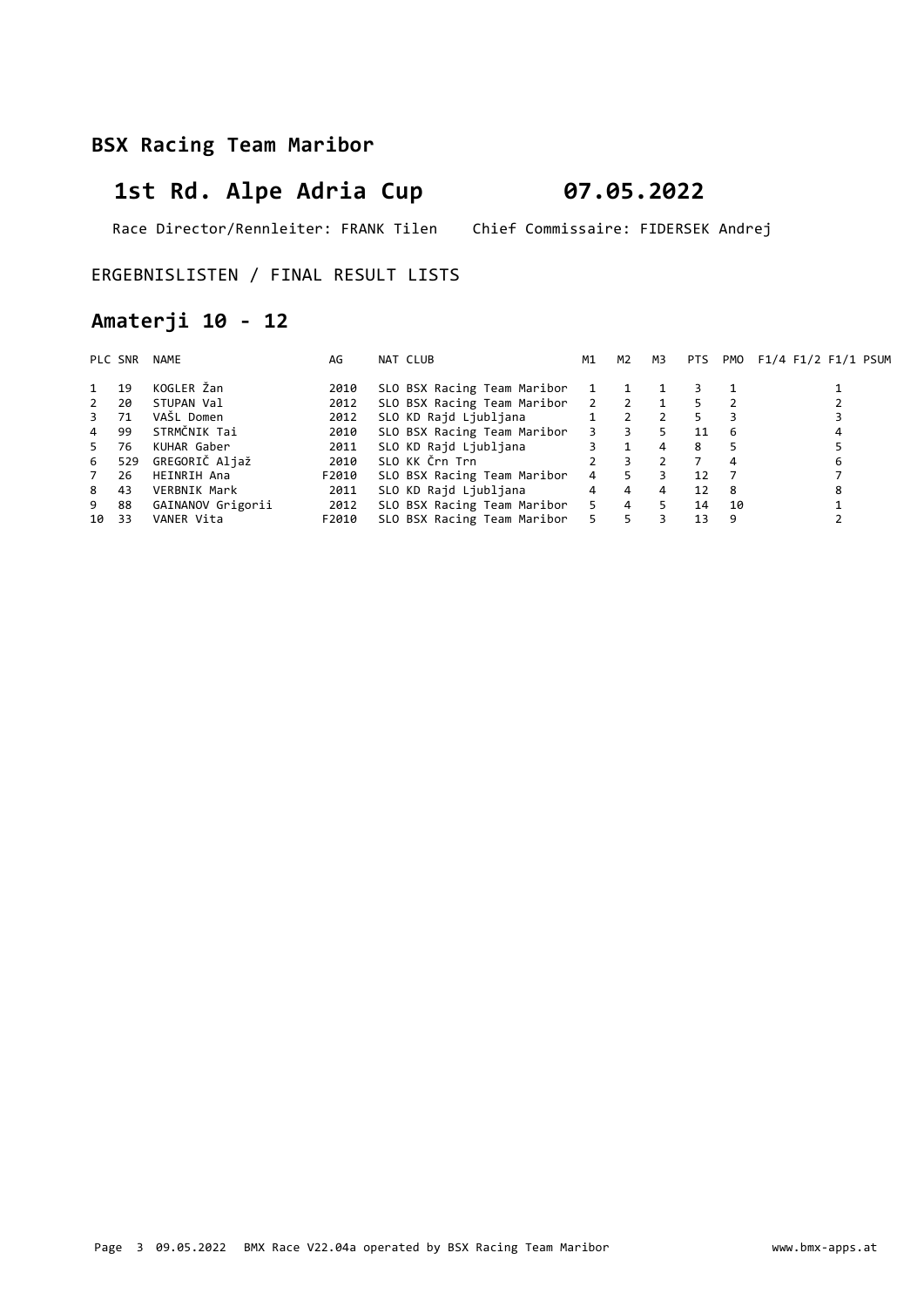# 1st Rd. Alpe Adria Cup 07.05.2022

Race Director/Rennleiter: FRANK Tilen Chief Commissaire: FIDERSEK Andrej

ERGEBNISLISTEN / FINAL RESULT LISTS

#### Cruiser - 29

|      | PLC SNR NAME             | AG    | NAT CLUB                                 |  |      | M1 M2 M3 PTS PM0 F1/4 F1/2 F1/1 PSUM |           |
|------|--------------------------|-------|------------------------------------------|--|------|--------------------------------------|-----------|
|      | 1 21 PALČNIK Gaj         | 2007  | SLO BSX Racing Team Maribor 1 2 1 4 1    |  |      |                                      | 1 5       |
|      | 2 02 GEIßBÜCHLER Lukas   | 2004  | AUT ARBÖ Radsport BMX Vösendo 2 1 2 5 2  |  |      |                                      | 2 7       |
| 3 03 | KOGLER Lukas             | 2005  | AUT Team-Sport-Mühlen 3 3 3 9 3          |  |      |                                      | $3 \t 12$ |
|      | 4 F1 GEIßBÜCHLER Lisa    | F2002 | AUT ARBÖ Radsport BMX Vösendo 4 4 4 12 4 |  |      |                                      | - 16      |
|      | 5 F3 SMERITSCHNIG Chiara | F1999 | AUT Team Sport Mühlen 5 5 5 5            |  | 15 5 |                                      | -20       |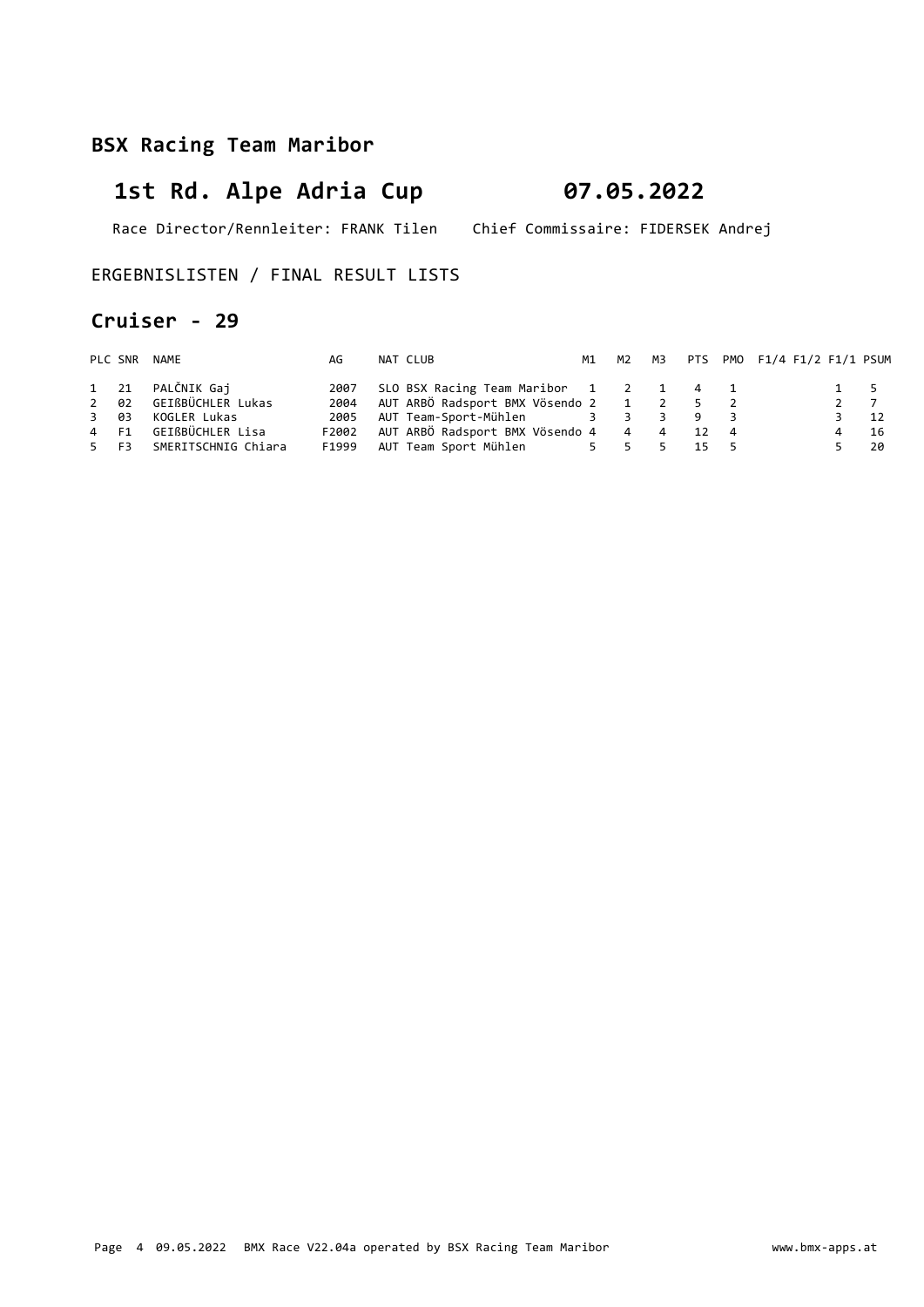# 1st Rd. Alpe Adria Cup 07.05.2022

Race Director/Rennleiter: FRANK Tilen Chief Commissaire: FIDERSEK Andrej

ERGEBNISLISTEN / FINAL RESULT LISTS

#### Cruiser 30+

|                | PLC SNR | NAME                    | AG   | NAT CLUB       |                                 | M1              | M2             | мз            | PTS. | PMO            | F1/4 F1/2 F1/1 PSUM |
|----------------|---------|-------------------------|------|----------------|---------------------------------|-----------------|----------------|---------------|------|----------------|---------------------|
|                | 982     | CAF Peter               | 1977 |                | SLO BSX Racing Team Maribor     | $\mathbf{1}$    |                |               |      |                |                     |
| $2^{\circ}$    | 13      | BALOGH Péter            | 1980 |                | HUN Gencsapáti KSE BMX          |                 | $2 \t2 \t2$    |               | 6    |                |                     |
| 3              | 75      | PALČNIK Gregor          | 1975 |                | SLO BSX Racing Team Maribor     |                 | 1 1            |               | 3    |                |                     |
| $\overline{4}$ | 507     | SZÜCS Péter             | 1978 |                | HUN AKE BMX Racing Team Hódme 3 |                 | $\overline{3}$ | 4             | 10   | 6              |                     |
| 5.             | 888     | BERTALAN Roland         | 1992 |                | HUN Gencsapáti KSE BMX          | $4\overline{ }$ | $\overline{4}$ | 4             | 12   | -8             |                     |
| 6              | 3       | SCHIEFER Johann         | 1971 |                | AUT Team-Sport-Mühlen           | $4 \quad$       | 5 <sup>7</sup> | 3             | 12   | $\overline{7}$ |                     |
| 7 4            |         | DERLER Christoph        | 1975 |                | AUT Union BMX Baierdorf         |                 | $3^{\circ}$    | 3             | 9    | 5              |                     |
| 8              | 516     | DOVŽAK Peter            | 1978 | SLO KK Črn Trn |                                 | $\mathcal{P}$   | $\overline{2}$ | $\mathcal{P}$ | 6    | 4              |                     |
| 9              | 11      | VALENCIA GONZALEZ Carlo | 1986 |                | SLO BSX Racing Team Maribor     | $7^{\circ}$     | $\overline{4}$ | 5.            | 16   | 9              |                     |
| 10 6           |         | KORNBERGER Johann       | 1964 |                | AUT Union BMX Baierdorf         | 5               | 5 <sup>5</sup> | 6             | 16   | 11             |                     |
| 11             | 394     | WEIGAND Jörg            | 1977 |                | GER SV DJK Kolbermoor           | 6               | 6              | 6             | 18   | 12             |                     |
| 12 7           |         | WEBERHOFER Hannes       | 1973 |                | AUT Union BMX Baierdorf         | 5               | 6              | 5.            | 16   | 10             |                     |
| 13             | 264     | DERENČIN Tomaž          | 1975 |                | SLO KD Rajd Ljubljana           | 6               |                |               | 20   | 13             |                     |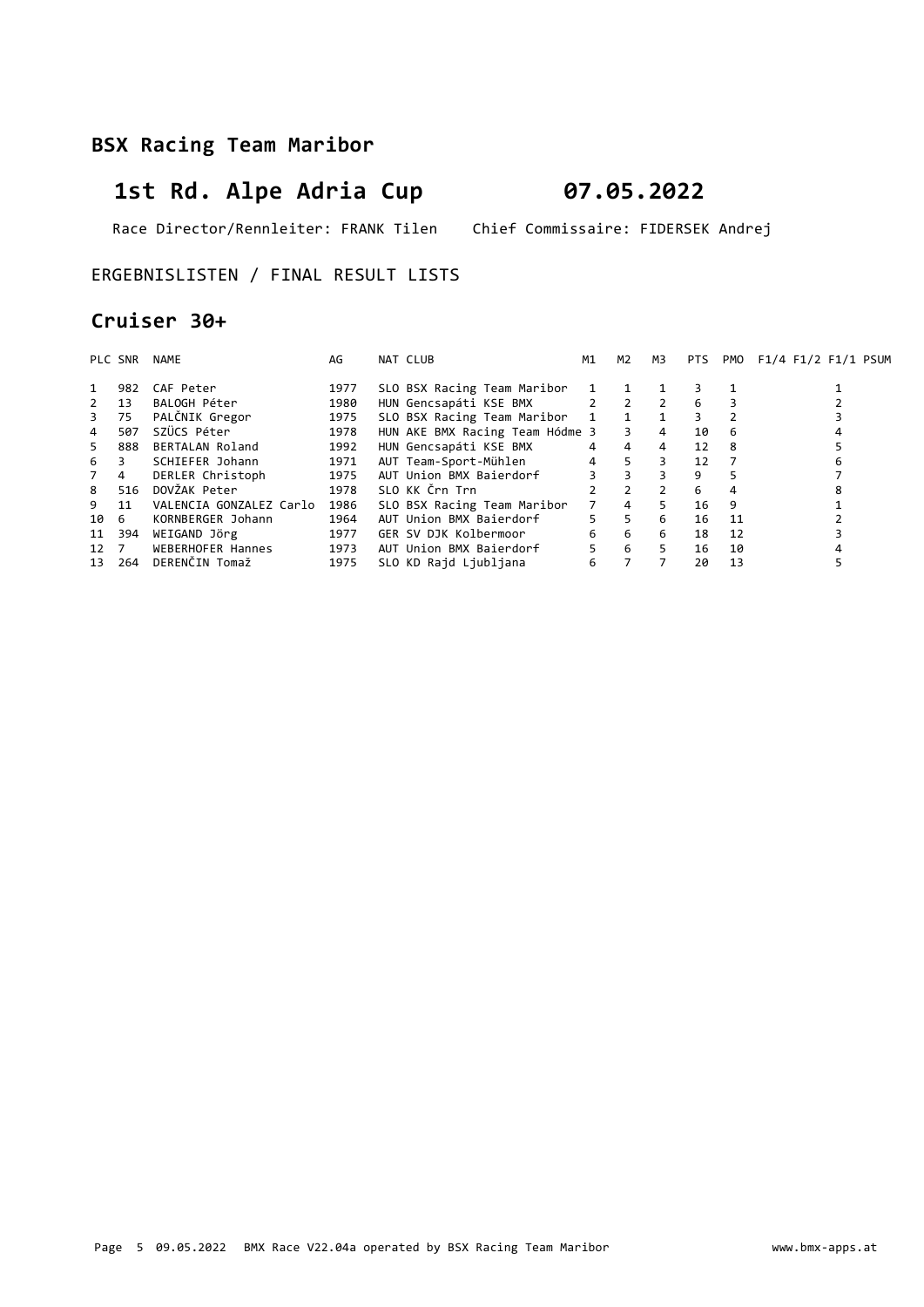# 1st Rd. Alpe Adria Cup 07.05.2022

Race Director/Rennleiter: FRANK Tilen Chief Commissaire: FIDERSEK Andrej

ERGEBNISLISTEN / FINAL RESULT LISTS

### Boys - 8

|             | PLC SNR | NAME                | AG    | NAT CLUB                        | M1 | M2             | мз             | PTS |    | PMO F1/4 F1/2 F1/1 PSUM |
|-------------|---------|---------------------|-------|---------------------------------|----|----------------|----------------|-----|----|-------------------------|
| 1           | 7       | GAJIĆ Aleksander    | 2014  | SLO KD Rajd Ljubljana           |    |                |                |     |    |                         |
| $2^{\circ}$ | A1      | ERHARDT David       | 2014  | AUT ARBÖ Radsport BMX Vösendo 2 |    | $\overline{4}$ | $\overline{1}$ |     | 4  |                         |
| 3           | A7      | MOSER Nico          | 2015  | AUT Team-Sport-Mühlen           |    |                | $\overline{2}$ | 5   |    |                         |
| $4 \quad 1$ |         | FRANK Tija          | F2014 | SLO BSX Racing Team Maribor     | 3  | $\overline{4}$ | 4              | 11  |    |                         |
| 5           | 69      | GOMBOS Bors         | 2015  | HUN Gencsapáti KSE BMX          | 4  | 3              | 6              | 13  | -8 |                         |
| 6           | 243     | SEVER Neic          | 2015  | SLO KK Črn Trn                  | 5  | $\overline{3}$ | 3              | 11  | 6  | 6                       |
| 7           | 258     | TÁP Gergö           | 2016  | HUN BMX Sopron SE               |    | $\overline{2}$ | 3              | 6   | 3  |                         |
| 8           | 739     | RÉCZEG Bence        | 2014  | HUN BMX Sopron SE               |    | 2              |                |     | 5  | 8                       |
| 9           | 910     | MALAVAŠIČ ŠURCA Gal | 2015  | SLO KD Rajd Ljubljana           | 4  | 5              | 5.             | 14  | 9  |                         |
| 10          | 47      | KISS Dusán          | 2015  | HUN Rendeki BMX-Cross SE        | 6  | 5              | 4              | 15  | 10 |                         |
| 11 21       |         | PREGL Mark          | 2014  | SLO KD Rajd Ljubljana           | 5  | 6              | 5.             | 16  | 11 |                         |
| DNS 6       |         | <b>FANDLER Max</b>  | 2015  | AUT Union BMX Baierdorf         | 6  | 6              | 6              | 18  | 12 | <b>DNS</b>              |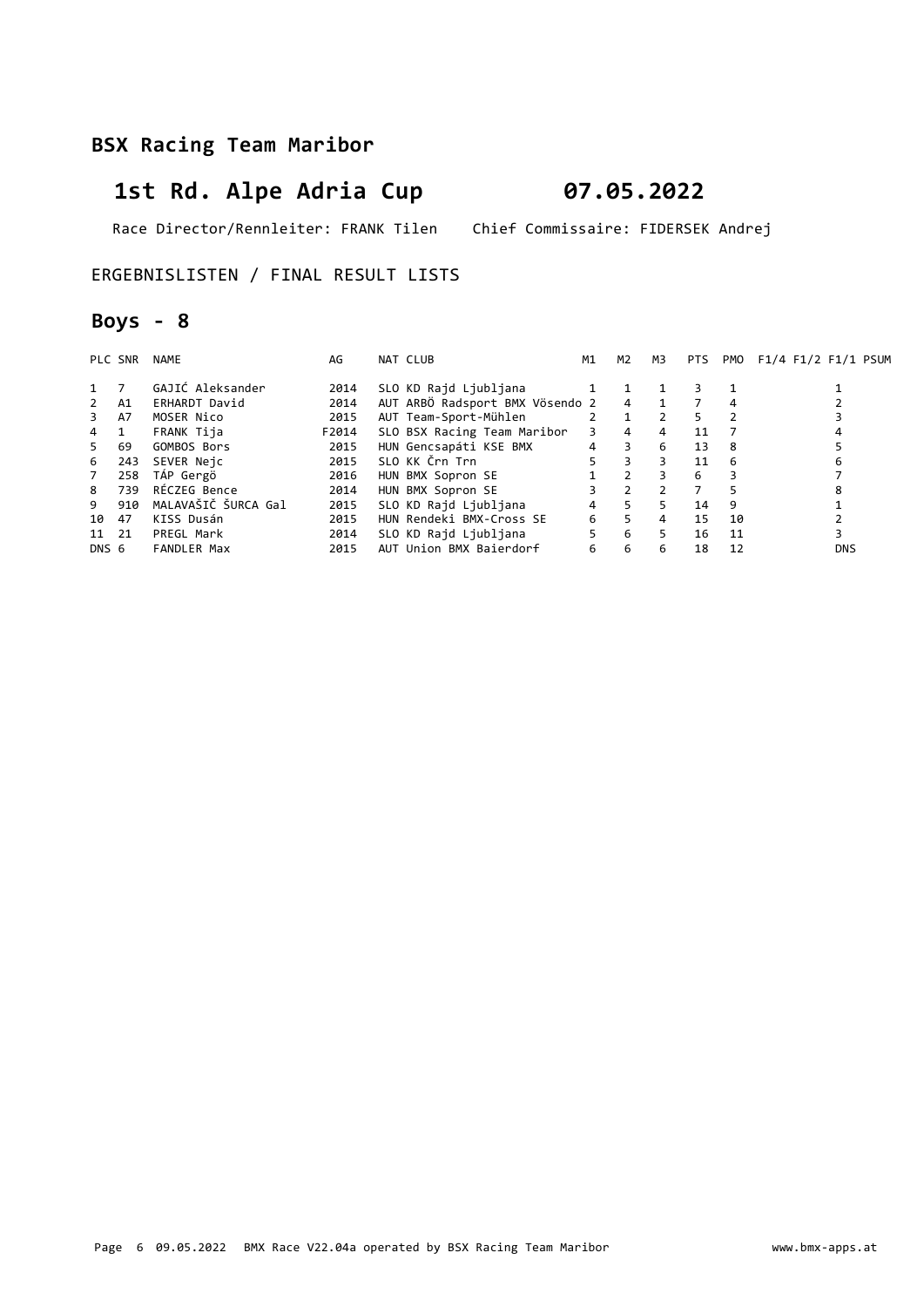# 1st Rd. Alpe Adria Cup 07.05.2022

Race Director/Rennleiter: FRANK Tilen Chief Commissaire: FIDERSEK Andrej

ERGEBNISLISTEN / FINAL RESULT LISTS

### Boys 9 - 10

|    | PLC SNR        | NAME                    | AG    | NAT CLUB                    | M1             | M2                  | M3                      | <b>PTS</b>     |    | PMO F1/4 F1/2 F1/1 PSUM |   |
|----|----------------|-------------------------|-------|-----------------------------|----------------|---------------------|-------------------------|----------------|----|-------------------------|---|
| 1  | 910            | KOCSIS Bendegúz         | 2012  | HUN Gencsapáti KSE BMX      |                |                     | 3                       | 6              | 5  |                         |   |
|    | 72             | SLIŠKO Max              | 2012  | SLO BSX Racing Team Maribor |                | $1 \quad 2 \quad 1$ |                         | 4              |    |                         |   |
| 3  | 26             | HEINRIH Oto             | 2013  | SLO BSX Racing Team Maribor |                | $3 \quad 2 \quad 3$ |                         | 8              |    |                         |   |
| 4  | 114            | NANUT Maj               | 2012  | SLO KD Rajd Ljubljana       |                | 1                   | $\overline{\mathbf{1}}$ |                |    |                         |   |
| 5. | S53            | TÖLTL Kevin             | 2012  | HUN BMX Sopron SE           |                | $\overline{2}$      | $\mathbf{1}$            | 6              | 4  |                         |   |
| 6  | $\overline{2}$ | PEĆANAC Nik             | 2012  | SLO BSX Racing Team Maribor | 2              |                     | $\overline{2}$          | $\overline{7}$ | 6  |                         | 6 |
| 7  | 67             | VALENCIA PAVLIČ Bor Sam | 2012  | SLO BSX Racing Team Maribor | $\mathbf{1}$   |                     | $\overline{2}$          | 4              |    | 4                       |   |
| 8  | 111            | KAUČIČ Kimi             | 2013  | SLO BSX Racing Team Maribor | 5.             | $\overline{4}$      | $\overline{2}$          | 11             | 9  | 4                       | 8 |
| 9  | 20             | GOMBOS Misa             | 2013  | HUN Gencsapáti KSE BMX      | $\overline{2}$ | 3                   | $\overline{4}$          | 9              | 8  |                         |   |
| 10 | 53             | DEČMAN Klemen           | 2012  | SLO KD Rajd Ljubljana       | 4              | 5                   | $\overline{4}$          | 13             | 12 | 6                       |   |
| 11 | 147            | TÁP Hanna               | F2012 | HUN BMX Sopron SE           | 5              | 6                   | 5.                      | 16             | 15 | 6                       |   |
| 12 | 95             | SEVER Jaka              | 2012  | SLO KK Črn Trn              | 4              | 4                   | 3                       | 11             | 10 | 5                       |   |
| 13 | 77             | HERIC Neja              | F2012 | SLO KD Rajd Ljubljana       |                | $\overline{3}$      | 5                       | 11             | 11 |                         |   |
| 14 | 738            | TRINH LONG Nam          | 2013  | HUN BMX Sopron SE           | 5              | $\overline{4}$      | 5                       | 14             | 14 | 8                       | 6 |
| 15 | 48             | BOROS Bertalan          | 2013  | HUN Rendeki BMX-Cross SE    | 6              | 5 <sup>1</sup>      | 6                       | 17             | 16 | 8                       |   |
| 16 | $\mathbf{1}$   | CAF Tim                 | 2013  | SLO BSX Racing Team Maribor | 4              | 6                   | $\overline{4}$          | 14             | 13 |                         | 8 |
| M  | 12             | DERLER David            | 2012  | AUT Union BMX Baierdorf     | 6              | 5                   | 6                       | 17             | 17 |                         |   |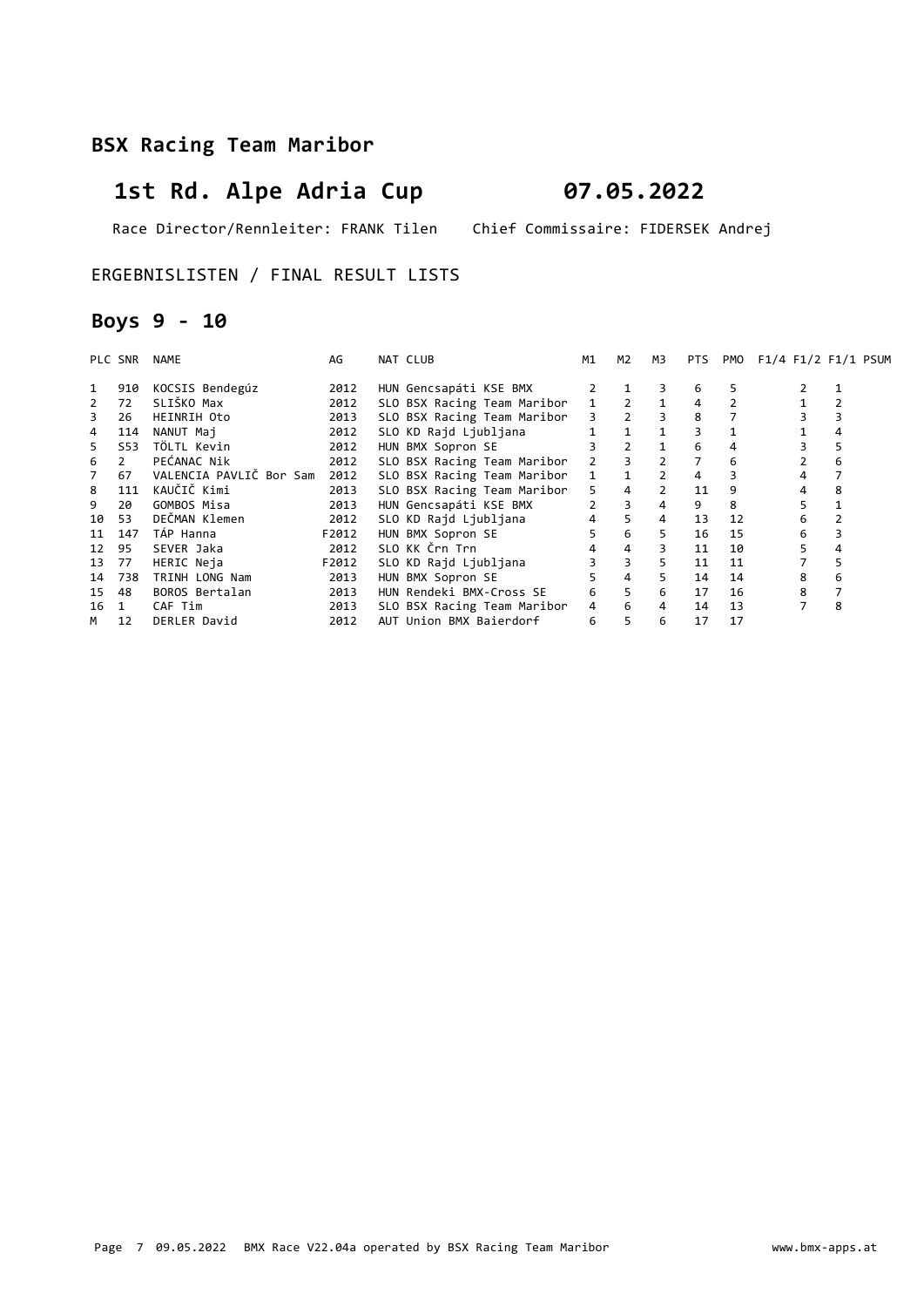# 1st Rd. Alpe Adria Cup 07.05.2022

Race Director/Rennleiter: FRANK Tilen Chief Commissaire: FIDERSEK Andrej

#### ERGEBNISLISTEN / FINAL RESULT LISTS

### Boys 11 - 12

|    | PLC SNR        | NAME                    | AG    | NAT CLUB                        | M1          | M2             | M3                       | PTS | PMO | $F1/4$ $F1/2$ $F1/1$ $PSUM$ |            |
|----|----------------|-------------------------|-------|---------------------------------|-------------|----------------|--------------------------|-----|-----|-----------------------------|------------|
| 1  | 123            | LOŽAR Jošt              | 2010  | SLO KD Rajd Ljubljana           |             |                |                          |     |     |                             |            |
| 2  | 4              | HOHENGASSNER Sandro     | 2010  | AUT Union BMX Baierdorf         |             |                |                          |     |     |                             |            |
| 3  | 14             | PEĆANAC Tim             | 2010  | SLO BSX Racing Team Maribor     |             |                |                          |     |     |                             |            |
| 4  | 800            | LAMPIČ Mila             | F2009 | SLO KD Rajd Ljubljana           |             | $\overline{2}$ | $\overline{\phantom{a}}$ | 6   | 4   |                             |            |
| 5  | 357            | GOSTENČNIK Tine         | 2011  | SLO BSX Racing Team Maribor     | $2^{\circ}$ |                | $\overline{2}$           |     | 5   |                             | 5          |
| 6  | 88             | <b>REGENT Rok</b>       | 2010  | SLO BSX Racing Team Maribor     | $1 \quad$   | $\overline{4}$ | 3                        | 8   | 6   |                             | 6          |
| 7  | 5.             | BRAČKO Matevž           | 2010  | SLO BSX Racing Team Maribor 3   |             | 3              | 3                        | 9   | 8   |                             |            |
| 8  | 03             | STÖCKL Tim              | 2011  | AUT ARBÖ Radsport BMX Vösendo 4 |             | $\overline{2}$ |                          | 10  | 10  |                             | 8          |
| 9  | 839            | PREŠEREN Arne           | 2010  | SLO KD Raid Liubliana           | 4           | 2              | 3                        | 9   |     | 5.                          |            |
| 10 | 518            | DOVŽAK Tine             | 2010  | SLO KK Črn Trn                  |             | 5              | 4                        | 12  | 11  | 8                           |            |
| 11 | 55             | VÖRÖS Zalán             | 2010  | HUN Gencsapáti KSE BMX          |             | 5              | 6                        | 14  | 14  | 6                           |            |
| 12 | 02             | KARTUSCH Finn           | 2011  | AUT ARBÖ Radsport BMX Vösendo 4 |             |                | $\overline{2}$           | 10  | 9   |                             |            |
| 13 | 74             | MARS Áron               | 2010  | HUN Rendeki BMX-Cross SE        | 6           | $\overline{3}$ | 4                        | 13  | 12  |                             | 5.         |
| 14 | 15             | KREČIČ Matija           | 2011  | SLO KK Črn Trn                  | 6           | $5^{\circ}$    | 5                        | 16  | 15  |                             | 6          |
| 15 | 10             | VALENCIA PAVLIČ Maj Ind | 2010  | SLO BSX Racing Team Maribor     | 5           | $\overline{4}$ | 5                        | 14  | 13  | 6                           |            |
| M  | 06             | <b>ERHARDT Noah</b>     | 2011  | AUT ARBÖ Radsport BMX Vösendo 5 |             | 6              | 6                        | 17  | 17  |                             |            |
| M  | 013            | FANDLER Leo             | 2011  | AUT Union BMX Baierdorf         |             | 6              | $7^{\circ}$              | 18  | 18  |                             |            |
| М  | 12             | LISZAI Lujza            | F2010 | HUN Rendeki BMX-Cross SE        |             | 7              | 6                        | 20  | 19  |                             |            |
|    | <b>DNS 555</b> | MÉSZÁROS Maxim          | 2011  | HUN BMX Sopron SE               | 6           | 6              | 5                        | 17  | 16  | 8                           | <b>DNS</b> |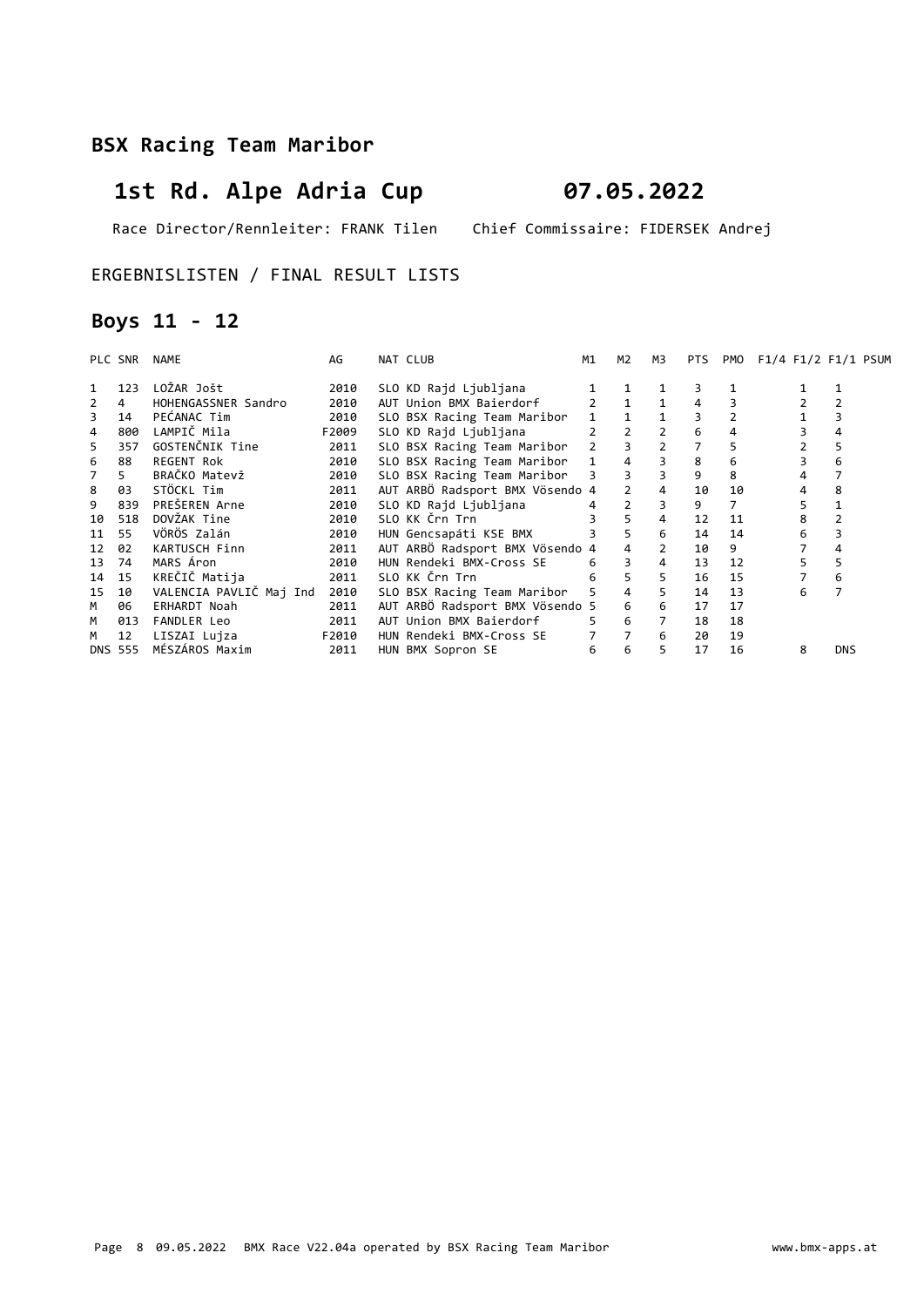# 1st Rd. Alpe Adria Cup 07.05.2022

Race Director/Rennleiter: FRANK Tilen Chief Commissaire: FIDERSEK Andrej

#### ERGEBNISLISTEN / FINAL RESULT LISTS

### Boys 13 - 14

|              | PLC SNR | <b>NAME</b>        | AG    | NAT CLUB                        | M1 | M2                  | M3             | PTS | PMO | F1/4 F1/2 F1/1 PSUM |
|--------------|---------|--------------------|-------|---------------------------------|----|---------------------|----------------|-----|-----|---------------------|
|              | 368     | FARKAS Bendegúz    | 2008  | HUN BMX Sopron SE               |    |                     |                |     |     |                     |
| $\mathbf{2}$ | 8       | BREZNIK FALK Mak   | 2009  | SLO KD Rajd Ljubljana           |    | $\overline{4}$      | $\mathbf{1}$   | 6   |     |                     |
| 3            | 153     | KISS Barnabás      | 2008  | HUN Gencsapáti KSE BMX          |    | $3 \t2 \t2$         |                |     | 4   |                     |
| 4            | 19      | PALČNIK Pia        | F2008 | SLO BSX Racing Team Maribor     |    | $2 \quad 1 \quad 3$ |                | 6   |     |                     |
| 5.           | 93      | PREK Nik           | 2009  | SLO KK Črn Trn                  |    | 3                   | $\overline{2}$ | 12  | 6   |                     |
| 6            | 543     | SEVER Lenart       | 2009  | SLO KK Črn Trn                  | 5  | 3                   | 4              | 12  |     |                     |
| 7            | 502     | SZÜCS Csanád       | 2009  | HUN AKE BMX Racing Team Hódme 4 |    | $\overline{4}$      | $\overline{4}$ | 12  | 8   |                     |
| 8            | 556     | CSUPORT Adám       | 2009  | HUN BMX Sopron SE               |    | $\overline{2}$      | 3              | 9   |     |                     |
| 9            | 277     | RUI SAMSA Paco     | 2009  | SLO KD Rajd Ljubljana           |    | 5                   | 6              | 13  | 9   |                     |
| 10           | 46      | LISZAI Zétény      | 2008  | HUN Rendeki BMX-Cross SE        | 6  | 5                   | 5              | 16  | 11  |                     |
| 11           | 554     | KREISZ Kristóf     | 2009  | HUN BMX Sopron SE               |    | 6                   | 5.             | 14  | 10  |                     |
| 12           | 303     | KUHAR Jure         | 2009  | SLO KD Rajd Ljubljana           | 5  | 6                   | $7^{\circ}$    | 18  | 12  |                     |
|              | 13 278  | GAJIĆ Timotej      | 2009  | SLO BSX Racing Team Maribor     | 6  | $\overline{7}$      | 8              | 21  | 14  |                     |
| 14 09        |         | <b>ESSER Lukas</b> | 2009  | AUT Team-Sport-Mühlen           |    | 8                   | 6              | 21  | 13  |                     |
| 15 14        |         | PREŠEREN Mila      | F2008 | SLO KD Raid Liubliana           | 8  |                     |                | 22  | 15  |                     |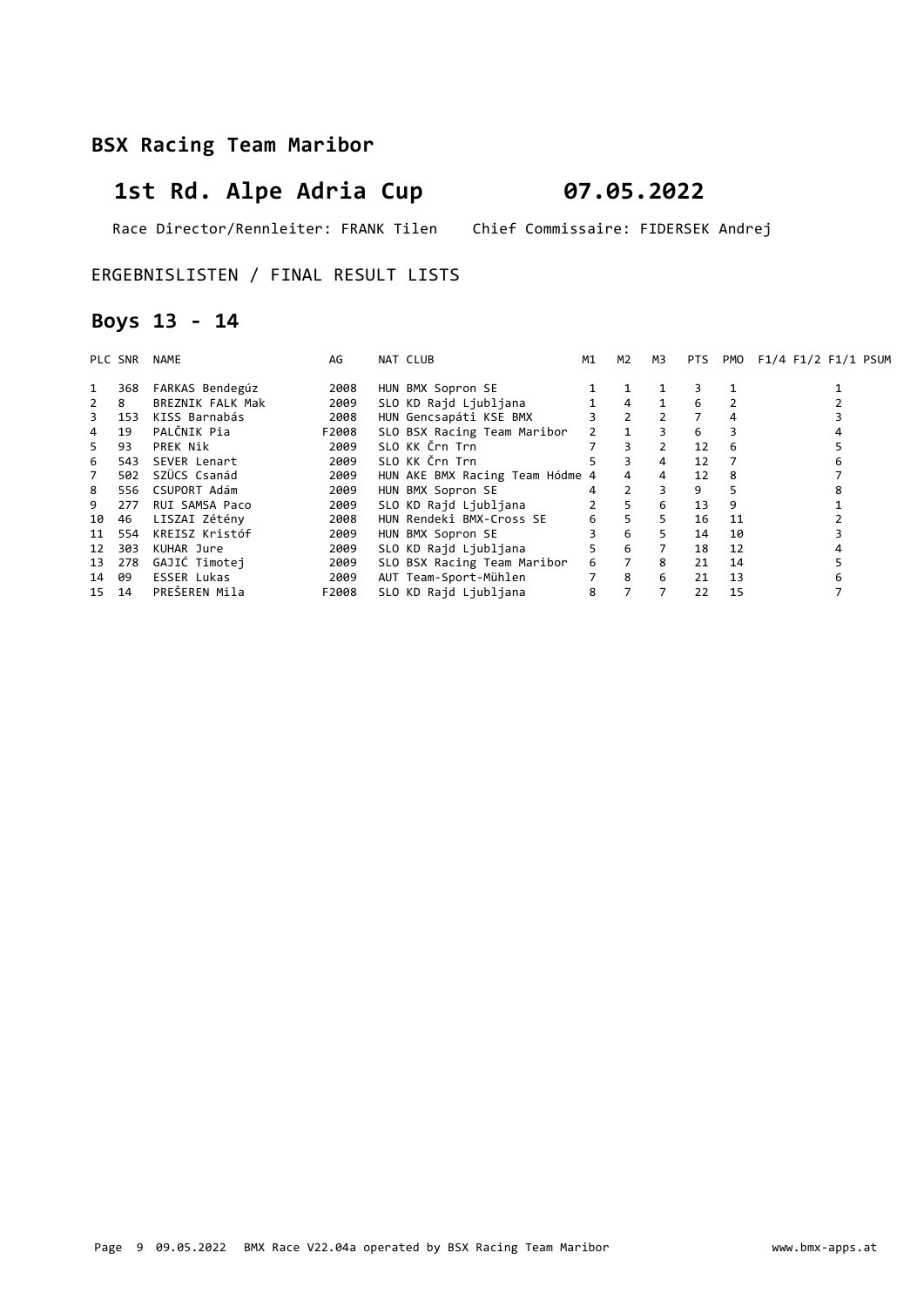# 1st Rd. Alpe Adria Cup 07.05.2022

Race Director/Rennleiter: FRANK Tilen Chief Commissaire: FIDERSEK Andrej

#### ERGEBNISLISTEN / FINAL RESULT LISTS

### Boys 15 - 16, Women 17+

|                | PLC SNR | NAME              | AG    | NAT CLUB                    | M1            | M2             | мз                      | PTS |    | PMO F1/4 F1/2 F1/1 PSUM |
|----------------|---------|-------------------|-------|-----------------------------|---------------|----------------|-------------------------|-----|----|-------------------------|
| 1              | 21      | PALČNIK Gaj       | 2007  | SLO BSX Racing Team Maribor | 1             |                |                         |     |    |                         |
| $\overline{2}$ | 24      | LAMPIČ Val Trinle | 2007  | SLO KD Rajd Ljubljana       |               | $\sim$ 2       |                         | 5.  | 3  |                         |
| 3              | 155     | CZISZTLER Dániel  | 2007  | HUN BMX Sopron SE           | 3             | $\overline{3}$ | 5.                      | 11  |    |                         |
| $\overline{4}$ | 44      | MÁTICS Zétény     | 2007  | HUN Rendeki BMX-Cross SE    | $\mathcal{P}$ | $\overline{2}$ | $\overline{\mathbf{3}}$ | 7   | 4  |                         |
| 5              | 38      | ZSOLDOS Péter     | 2006  | HUN Gencsapáti KSE BMX      |               |                |                         | 5.  |    |                         |
| 6              | 11      | DERENČIN Filip    | 2006  | SLO KD Rajd Ljubljana       |               | 6              |                         | 10  | 5  |                         |
| $\overline{7}$ | 511     | CZISZTLER Hanna   | F2005 | HUN BMX Sopron SE           | 5.            | $\overline{3}$ | $\overline{4}$          | 12  | -8 |                         |
| 8              | 567     | PETHÖ Marcell     | 2007  | HUN BMX Sopron SE           | 4             | $\overline{4}$ | 3                       | 11  | -6 | 8                       |
| 9              | 929     | KREISZ Krisztina  | F2003 | HUN BMX Sopron SE           | 6             | $\overline{4}$ | 5.                      | 15  | 10 |                         |
| 10             | 221     | BESZERDIK Bence   | 2007  | HUN Rendeki BMX-CROSS SE    | 5.            | 5              | 6                       | 16  | 11 |                         |
| 11             | 446     | JAZBAR Maxim      | 2007  | SLO KK Črn Trn              | 6             | 5 <sup>1</sup> | $\overline{4}$          | 15  | 9  |                         |
| 12             |         | ŠKORJANC Maks     | 2007  | SLO BSX Racing Team Maribor | 4             | 6              | 6                       | 16  | 12 |                         |